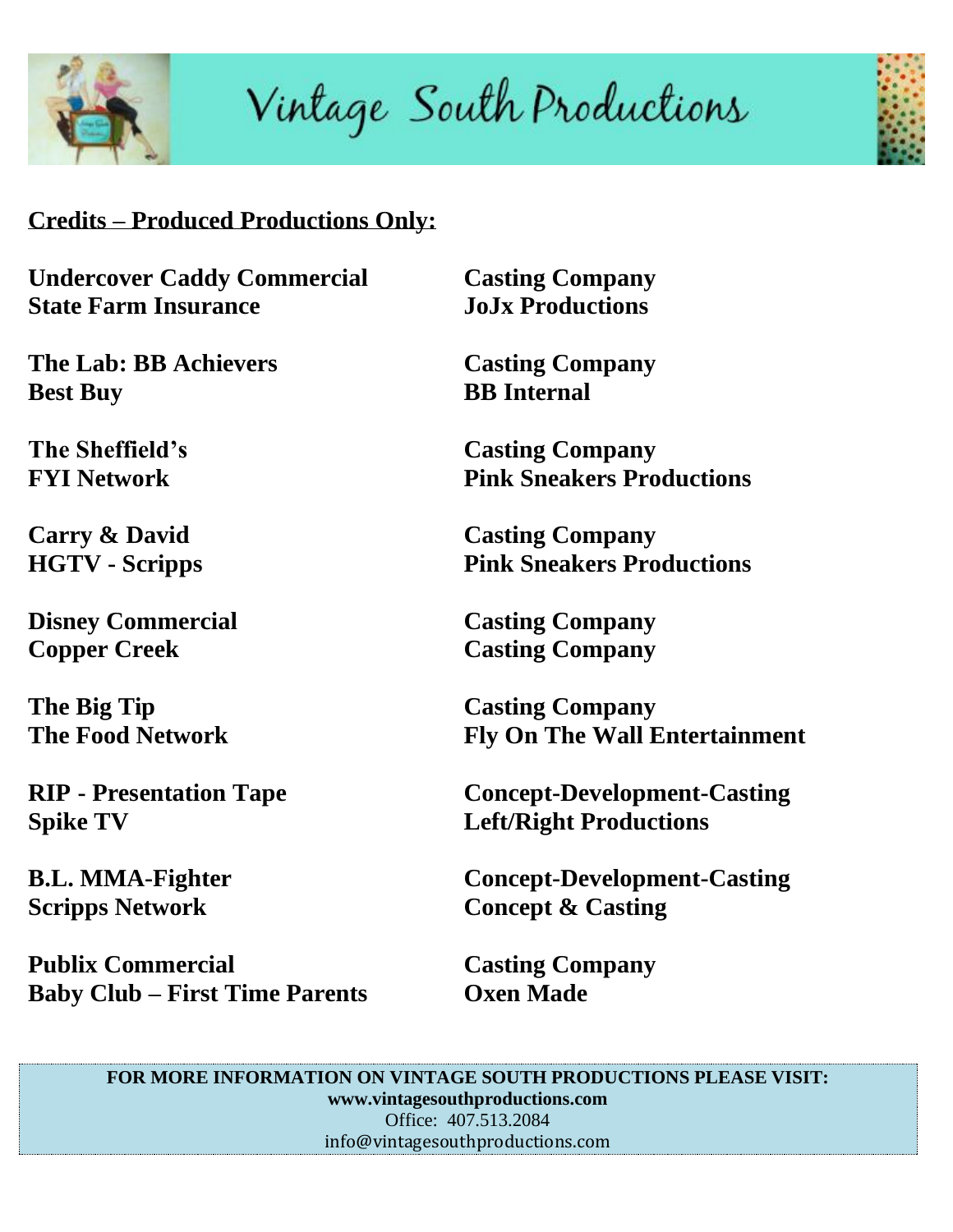**Publix Print Ad Casting Company Baby Club – Happy Baby Oxen Made**

**MasterCard Print Ad Casting Company Jetblue World Mastercard The Picture Farm**

**Smith Optics- Frank and Marty Casting Company Internet Campaign M** ss ng P eces Productions

**We Should've Eloped Casting Company**

**Big Rich Texas Season 4 Casting Company**

**Hot Listings Miami Casting Company The Style Network Atlas Media Corp**

**Shipping Wars Season 4 Casting Company A&E MegaloMedia**

Life With Tourette's Casting Company **Nat Geo** MegaloMedia

**History Channel Cineflix**

**TLC Fly On The Wall Entertainment**

**The Style Network Fly On The Wall Entertainment**

**Big Rich Atlanta** Casting Company **The Style Network Fly On The Wall Entertainment**

**Picked Off Central Florida Casting** 

**Wake Brothers Community Pink Sneakers Productions MTV Director Of Development**

> FOR MORE INFORMATION ON VINTAGE SOUTH PRODUCTIONS PLEASE VISIT: www.vintagesouthproductions.com Office: 407.513.2084 info@vintagesouthproductions.com